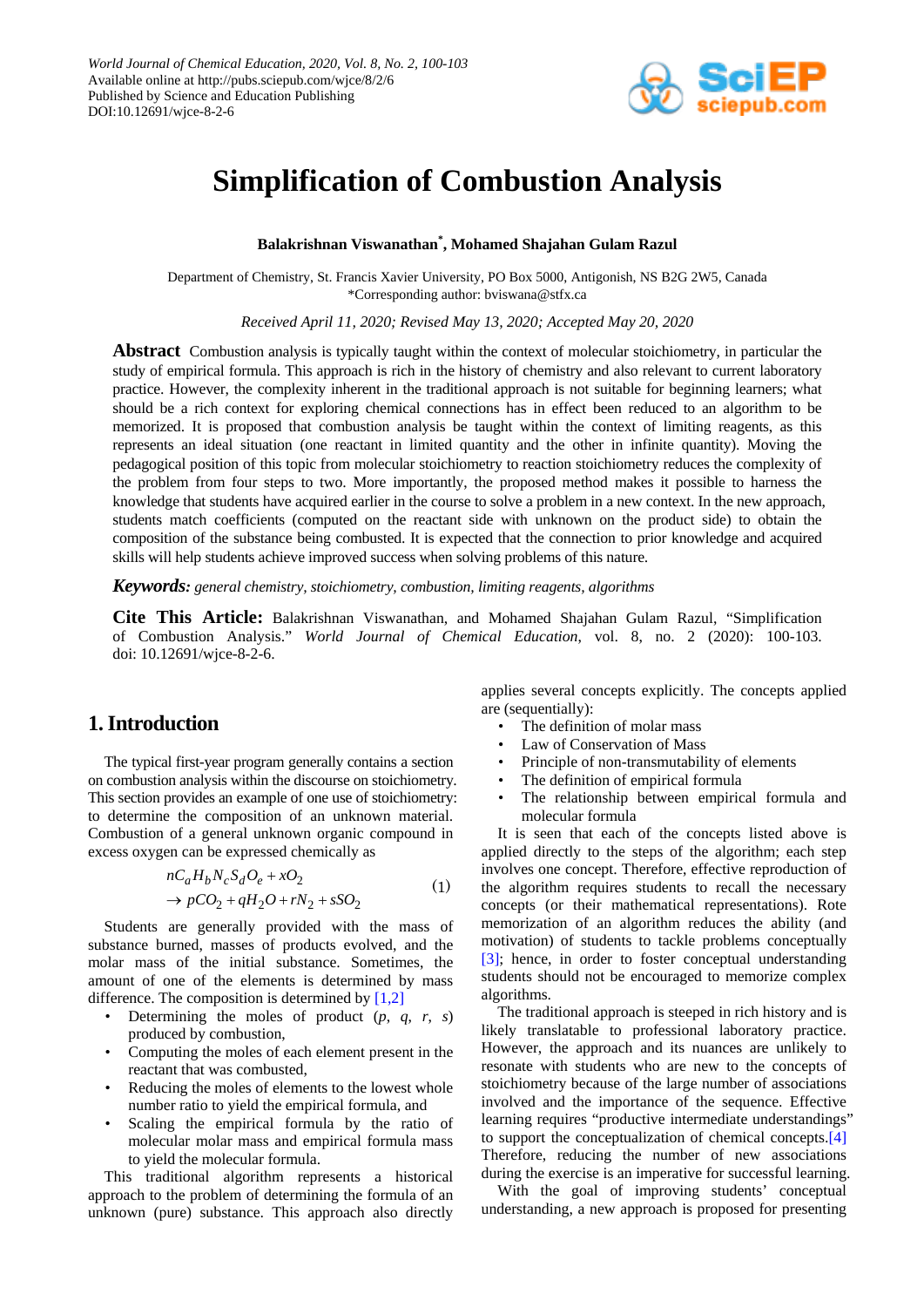combustion analysis. The proposed method harnesses students' prior knowledge to simplify the algorithm presented above.

# **2. Alternate Approach**

Expecting students to remember to apply a large number of concepts in sequence reduces the exercise to an algorithm to be memorized, wherein students may not connect the steps to the concepts, leading to the material being forgotten rapidly [\[5\].](#page-3-3) It is possible to reduce the number of concepts required to solve the problem. Students are generally adept at balancing equations by this stage in their coursework. Equation 1 above can be facilely balanced by first-year undergraduates symbolically to yield

$$
nC_aH_bN_cS_dO_e + xO_2
$$
  
\n
$$
\rightarrow naCO_2 + \frac{nb}{2}H_2O + \frac{nc}{2}N_2 + ndSO_2
$$
\n(2)

Comparing the coefficients on the right-hand sides of Equations 1 and 2 yields

$$
p = na \tag{3a}
$$

$$
q = n\frac{b}{2} \tag{3b}
$$

$$
r = n\frac{c}{2} \tag{3c}
$$

$$
s = nd \tag{3d}
$$

$$
2x + ne = 2na + \frac{nb}{2} + 2nd
$$
 (3e)

Since students are expected to be able to compute the number of moles of a substance given its amount and molar mass, they are able to compute *n* (this skill was used to compute the coefficients *p*, *q*, *r*, and *s*). Rearranging Equations 3a-d directly yields the subscripts in the original molecule, resulting in the molecular formula.

$$
a = \frac{p}{n} \tag{4a}
$$

$$
b = \frac{2q}{n} \tag{4b}
$$

$$
c = \frac{2r}{n} \tag{4c}
$$

$$
d = \frac{s}{n} \tag{4d}
$$

The amount of oxygen consumed in the reaction is

$$
x = na + \frac{nb}{4} + nd - \frac{ne}{2}
$$
 (4e)

The process of determining the molecular formula is now simplified from four steps to two.

• Computing the numbers of moles of the unknown molecule and its combustion products, and

• Dividing the numbers of moles of products by the number of moles of the unknown, and multiplying by the number of atoms of the element in the product.

The empirical formula - if required - can be obtained *post hoc* by reducing the elemental subscripts to the lowest whole number ratio. The concepts that are required to solve this problem using this method are:

- The definition of molar mass (concept)
	- Balancing of chemical reactions (skill)
	- Law of Conservation of Mass
	- Principle of non-transmutability of elements
- The relationship between empirical formula and molecular formula (concept).

Here, two of the important concepts have become implicit: mass conservation and non-transmutability are foundational to the balancing of chemical equations. Students now only apply two concepts (and one skill) in three steps, a much easier approach to solving the problem. By reducing the problem to one in which only two concepts need to be applied, these two concepts (definition of molar mass and number conservation) can be committed to long-term memory (through repetition) [\[6\].](#page-3-4) Reducing the number of steps also reduces the complexity of the problem, thereby making it easier to understand and replicate. This allows the students to develop the skill of determining the molecular formula by performing combustion analysis.

The only new concept in the above list is the relationship between empirical formula and molecular formula. The rest of the problem can be framed as a basic problem in stoichiometry, no different from the concept of limiting reagents. Hence, limiting reagents is the context [\[7\]](#page-3-5) for determining the molecular formula of an unknown organic compound by combustion analysis. Combustion analysis also provides another opportunity for practicing limiting reagents; in this sense combustion analysis is the application context for limiting reagents. Framing combustion analysis in terms of limiting reagents allows students to understand the latter concept through practice of an ideal system (oxygen is provided in unlimited quantities). Therefore, combustion analysis becomes an application of the concept of limiting reagents.

# **3. Examples**

To aid educators, the proposed method is demonstrated (and compared with the traditional method) by means of some simple textbook examples. The examples presented below are taken verbatim from Ref. [\[1\]](#page-3-0) and the solutions are generated and explained by the authors of the current submissions. All numbers are reported to the correct number of significant digits.

#### **3.1. Example 1**

Menthol, the substance we can smell in mentholated cough drops, is composed of C, H, and O. A 0.1005 g sample of menthol is combusted, producing 0.2829 g of  $CO<sub>2</sub>$  and 0.1159 g of H<sub>2</sub>O. What is the empirical formula for menthol? If menthol has a molar mass of 156 g/mol, what is its molecular formula?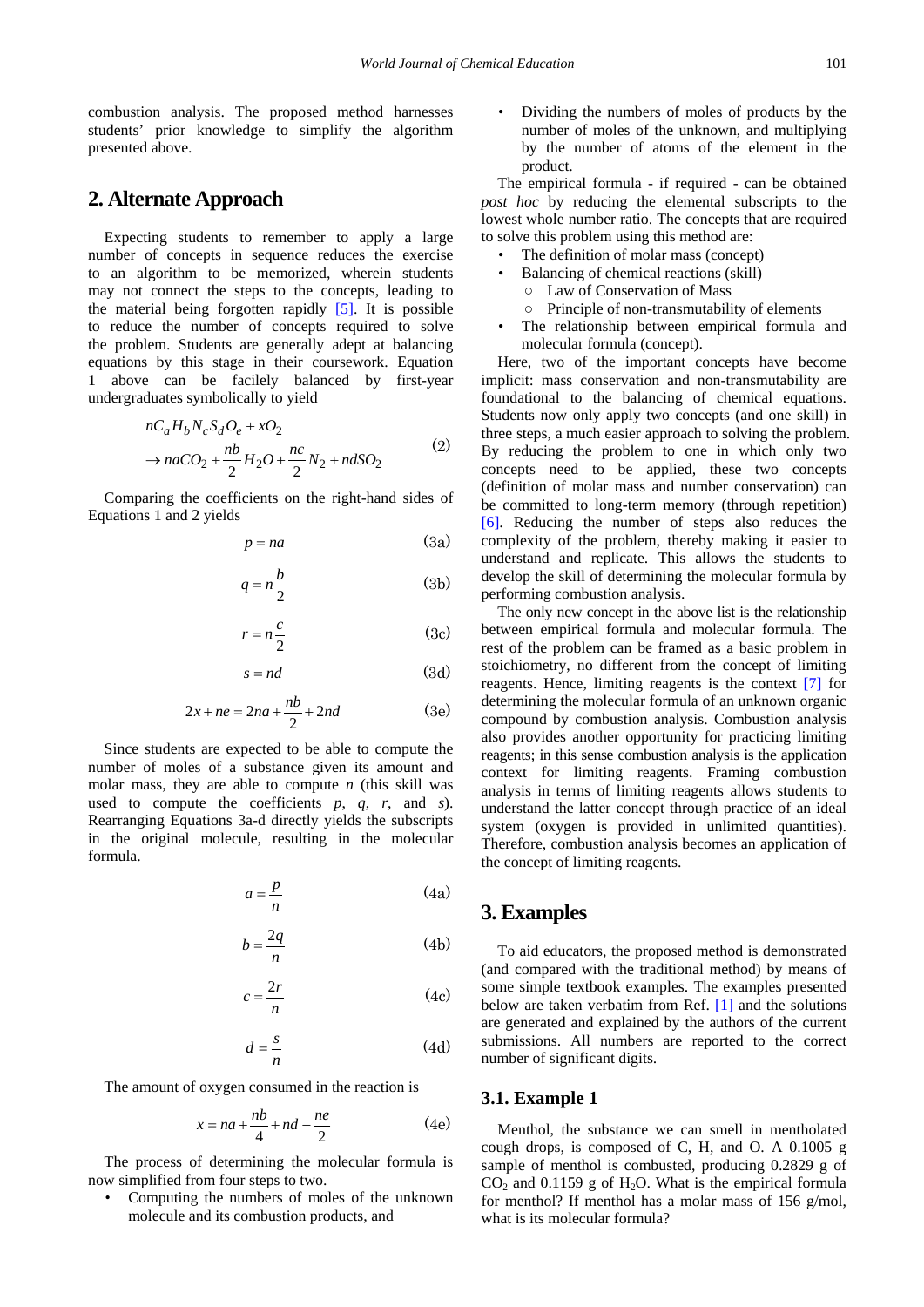#### **3.1.1. Traditional algorithm**

## Step 1: Determine the amounts of  $CO<sub>2</sub>$  and  $H<sub>2</sub>O$ **produced**

The amounts of  $CO<sub>2</sub>$  and  $H<sub>2</sub>O$  produced are obtained by dividing the masses produced by their corresponding molar masses ( $CO_2$ : 44.0095 g/mol, and H<sub>2</sub>O: 18.0153 g/mol). Hence,  $6.428$  mmol  $CO<sub>2</sub>$  and  $6.433$  mmol  $H<sub>2</sub>O$  are produced in the experiment.

#### **Step 2: Compute the amounts of C, H, and O in menthol**

Each mole of  $CO<sub>2</sub>$  contains one mole of carbon atoms. Hence, the amount of C atoms in the menthol sample is equal to the amount of CO<sub>2</sub> produced upon combustion, or 6.428 mmol C atoms were present in the initial sample.

Each mole of  $H<sub>2</sub>O$  contains two moles of hydrogen atoms. Hence, the amount of H atoms in the menthol sample is equal to twice the amount of  $H_2O$  produced upon combustion, or 12.866 mmol H atoms were present in the initial sample.

The amount of O in the sample is obtained by difference. The masses of C and H atoms are 0.0772 g and 0.01297 g, respectively. The mass of O atoms in menthol is then 0.01033 g. This is 0.644 mmol of O atoms.

#### **Step 3: Determine the whole number ratio of C, H, and O**

Dividing by the smallest amount yields the whole number ratio, which is C: H: O = 10: 20: 1. The *empirical formula* of menthol is then  $C_{10}H_{20}O_1$ .

**Step 4: Scale the empirical formula by the ratio of molar mass to empirical formula mass.** 

The empirical formula mass of  $C_{10}H_{20}O_1$  (obtained above) is 156 g/mol. The molar mass is given to be 156 g/mol. The ratio of the two yields 1. Hence, the *molecular formula* of menthol is  $C_{10}H_{20}O_1$ .

#### **3.1.2. Proposed Method**

#### Step 1: Compute the amounts of menthol, CO<sub>2</sub>, and  $H_2O$

The amount of menthol is  $0.644$  mol;  $6.428$  mmol  $CO<sub>2</sub>$ and 6.433 mmol  $H_2O$  are produced in the experiment.

**Step 2: Balance the combustion equation** The balanced combustion equation is

$$
nC_aH_bO_c + xO_2 \rightarrow naCO_2 + \frac{nb}{2}H_2O
$$
 (5)

which can be written as

$$
(0.664mmol)C_aH_bO_c + xO_2
$$
  
\n
$$
\rightarrow (0.664mmol)aCO_2 + (0.664mmol)\frac{b}{2}H_2O
$$
 (6)

Since  $(0.644 \text{ mmol})a = 6.428 \text{ mmol}$  and  $(0.644 \text{ mol})b/2$ = 6.433 mmol, the values of *a* and *b* are 9.98 and 20.0, respectively. The contributions of C atoms and H atoms to the molar mass of the molecule are 120 g/mol and 20.2 g/mol, respectively. By difference, O atoms contribute 16 g/mol, or  $c = 1.0$ . Hence, the *molecular formula* of menthol is  $C_{10}H_{20}O_1$  (rounded to the nearest whole numbers). The amount of oxygen gas consumed  $(x)$  is 9.34 mmol.

#### **Step 3: Determine the empirical formula by reducing the molecular formula**

The empirical formula is the smallest whole number ratio of elements in the molecular formula. In this case, it is not possible to reduce the formula further (the smallest number of atoms of an element is 1). Hence, the *empirical formula* of menthol is  $C_{10}H_{20}O_1$ .

## **3.2. Example 2**

Nicotine, a component of tobacco, is composed of C, H, and N. A 5.250 mg sample of nicotine was combusted, producing 14.242 mg of  $CO_2$  and 4.083 mg of H<sub>2</sub>O. What is the empirical formula of nicotine? If nicotine has a molar mass of  $160 \pm 5$  g/mol, what is its molecular formula?

#### **3.2.1. Traditional Algorithm**

#### Step 1: Determine the amounts of  $CO<sub>2</sub>$  and  $H<sub>2</sub>O$ **produced**

The amounts of  $CO<sub>2</sub>$  and  $H<sub>2</sub>O$  produced are obtained by dividing the masses produced by their corresponding molar masses (CO<sub>2</sub>: 44.0095 g/mol, and H<sub>2</sub>O: 18.0153 g/mol). Hence,  $0.32361$  mmol CO<sub>2</sub> and  $0.2266$  mmol H<sub>2</sub>O are produced in the experiment.

#### **Step 2: Compute the amounts of C, H, and N in nicotine**

Each mole of  $CO<sub>2</sub>$  contains one mole of carbon atoms. Hence, the amount of C atoms in the menthol sample is equal to the amount of  $CO<sub>2</sub>$  produced upon combustion, or 0.32361 mmol C atoms were present in the initial sample.

Each mole of  $H_2O$  contains two moles of hydrogen atoms. Hence, the amount of H atoms in the menthol sample is equal to twice the amount of  $H_2O$  produced upon combustion, or 0.2266 mmol H atoms were present in the initial sample.

The amount of N in the sample is obtained by difference. The masses of C and H atoms are 3.8868 g and 0.4568 g, respectively. The mass of N atoms in nicotine is then 0.01033 g. This is 0.0647 mmol of N atoms.

**Step 3: Determine the whole number ratio of C, H, and N**

Dividing by the smallest amount yields the whole number ratio, which is  $C : H : N = 5 : 7 : 1$ . The *empirical formula* is then  $C_5H_7N_1$ .

**Step 4: Scale the empirical formula by the ratio of molar mass to empirical formula mass.** 

The empirical formula mass of  $C_5H_7O_1$  (obtained above) is 81.1 g/mol. The molar mass is given to be  $160 \pm 5$  g/mol. The ratio of the two yields 2 (rounded to the nearest whole number). Hence, the *molecular formula* is  $C_{10}H_{14}N_2$ .

#### **3.2.2. Proposed Method**

#### Step 1: Compute the amounts of nicotine, CO<sub>2</sub>, and  $H_2O$

The amount of nicotine is 0.03281 mmol; 0.32361 mmol  $CO<sub>2</sub>$  and 0.2266 mmol  $H<sub>2</sub>O$  are produced by combustion.

**Step 2: Balance the combustion equation**

The balanced combustion equation is

$$
nC_aH_bN_c + xO_2
$$
  
\n
$$
\rightarrow naCO_2 + \frac{nb}{2}H_2O + \frac{nc}{2}N_2
$$
\n(7)

which can be written as